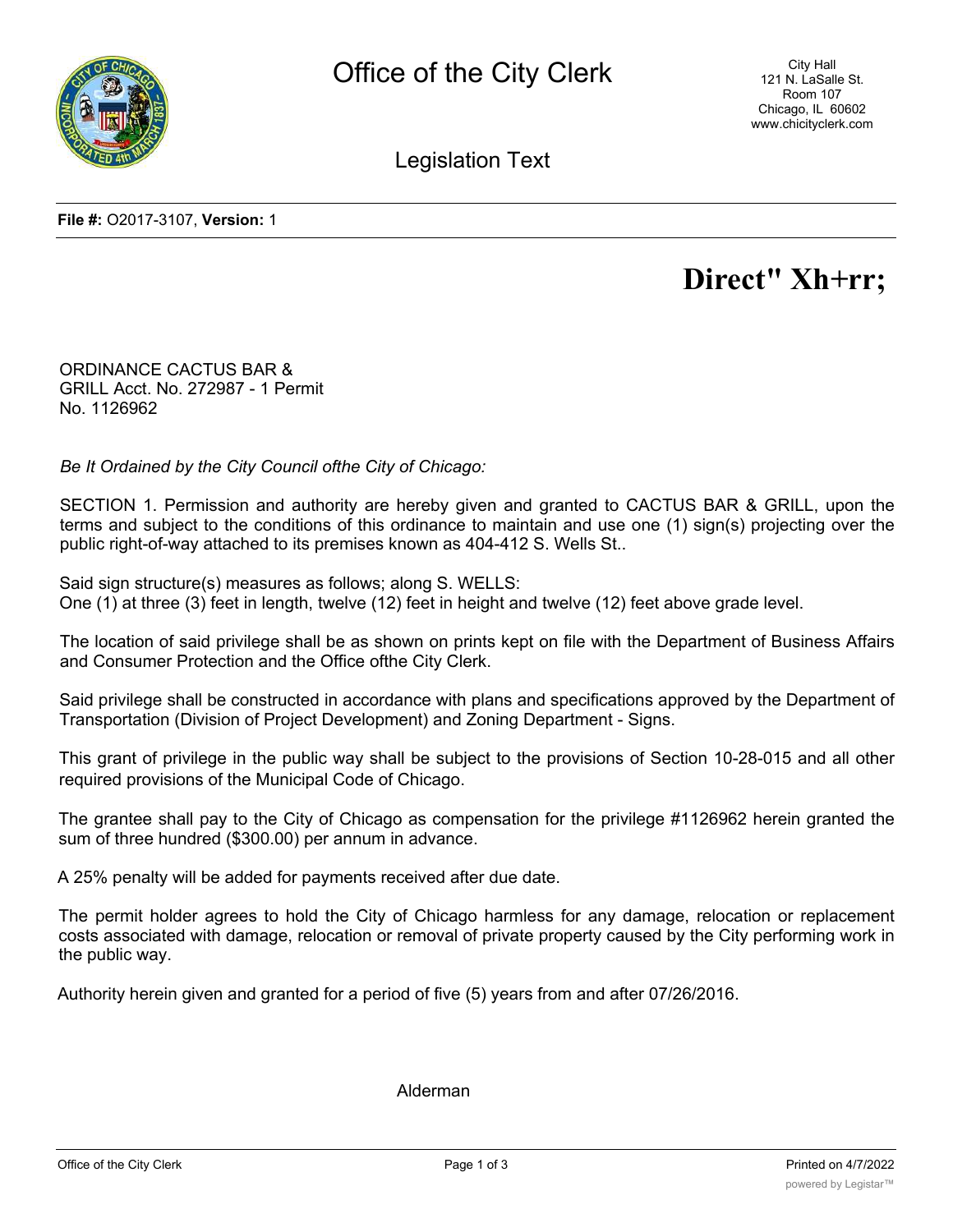Daniel S. Solis 25<sup>th</sup> Ward

**I-**

**Page 1**

 $1/s s$ 

7< '-

"uiToJ (W>i- t-vt/

i i

Department ol ISusinoss Affairs and Consumer Protection Small Business Center - Public Way Use Unit City Hall - 121 N LaSalle Street. Room 800 • Chicago, IL 60602 312-74-GOBIZ/312-744-6249 • (312) 744-1944 ('ITY) hltn //www citvofchicago org/hacp